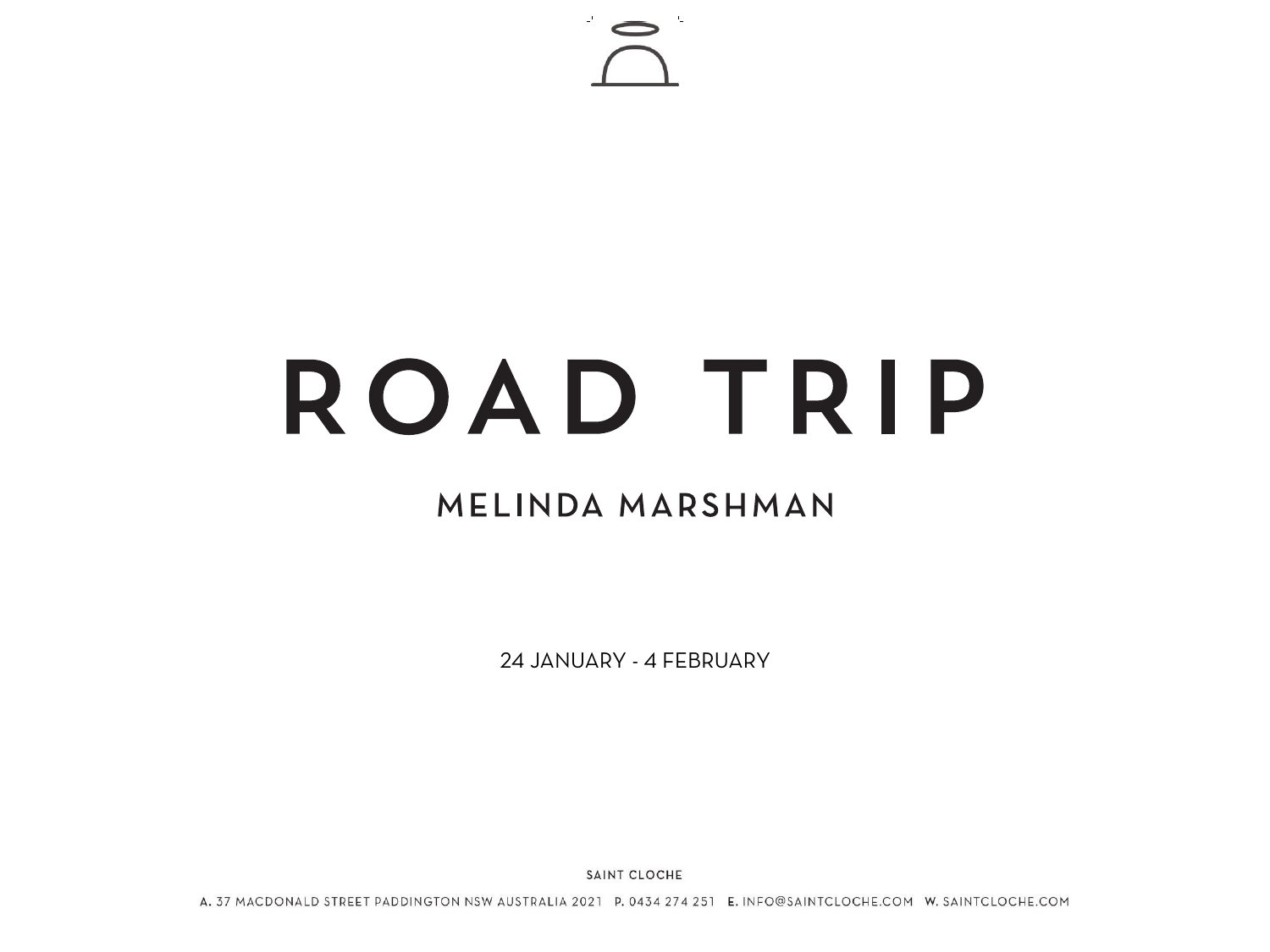



#### **MELINDA MARSHMAN**

Melinda Marshman is an artist currently living and working in Sydney, recognised for her spare and reductive style, whose painting practice reflects her unique way of seeing things.

For this exhibition, *ROAD TRIP*, Marshman includes a series of evocative vignettes, where her painted works offer intriguing cropped views of the landscape, as though glimpsed from a car, with an abstracted effect. Painting in oil, on a combination of linen, canvas and board, this series was first inspired by a road trip through New Zealand's South Island last year.

*"I was very drawn to painting the majestic scenery I saw, but it was a struggle not to make paintings that were too pretty. Zooming in on elements and closely cropping images helped push these paintings in a more abstract direction" - Melinda Marshman.* 

 In relaying her travel stories from the open road, Marshman fosters an intimacy with the viewer by offering up her subject filtered through memory and steeped in subjectivity. This body of work is not only rich in narrative, it is unified by an arrestingly harmonious palette inspired by the seasonal local colour witnessed on her travels.

In 2014 Melinda graduated from the National Art School with Honours, and was awarded the Storrier Onslow Paris Studio Residency which she undertook for three months at the Cité International des Arts, in 2015. Melinda has exhibited in Australia and overseas, and is the recipient of numerous awards. Her work is held in both public and private collections.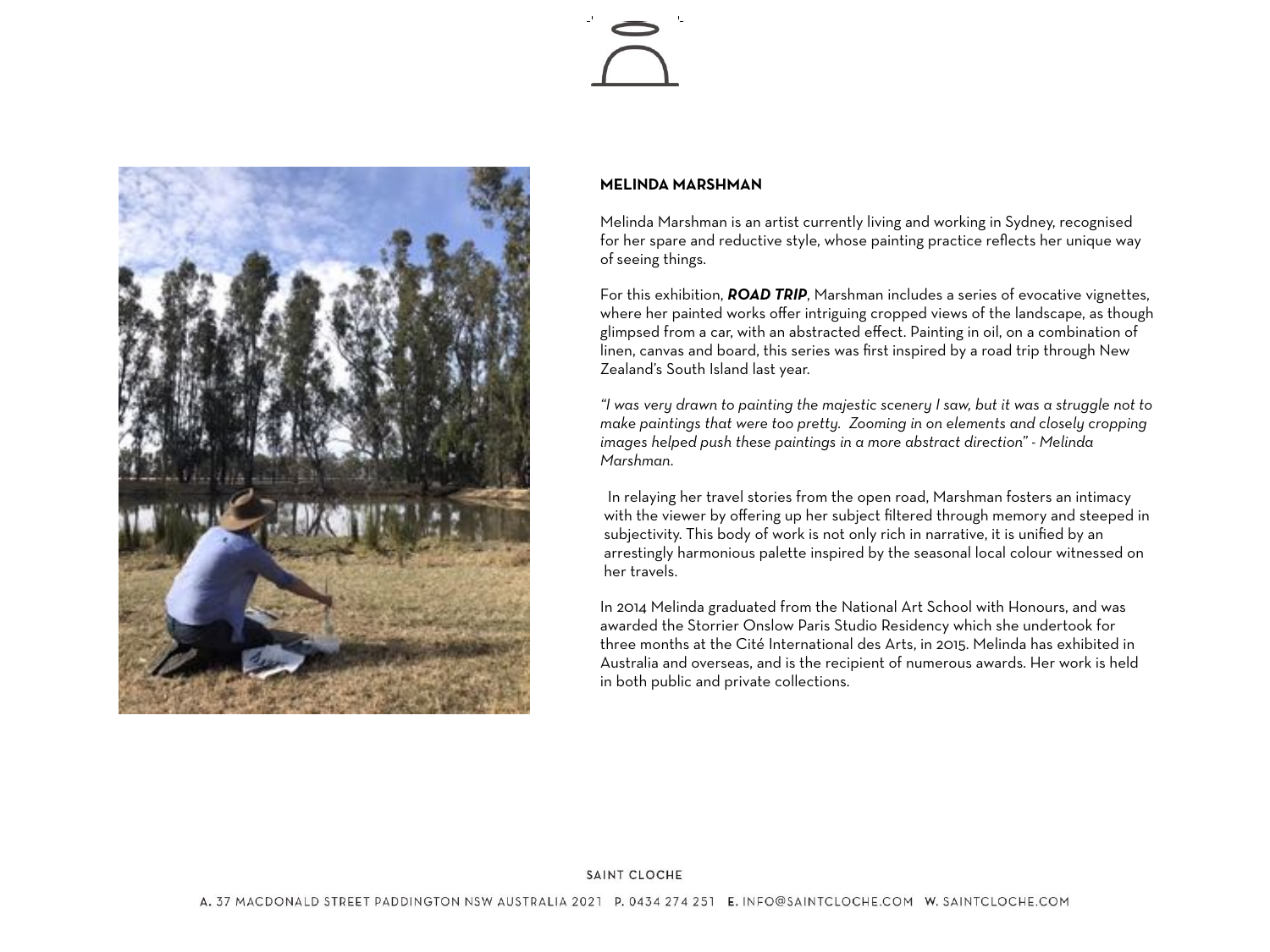



**Road Trip** Oil on Linen 40 x 31 cm \$595.00



**A Narrow View** Oil on Linen 40 x 33 cm \$595.00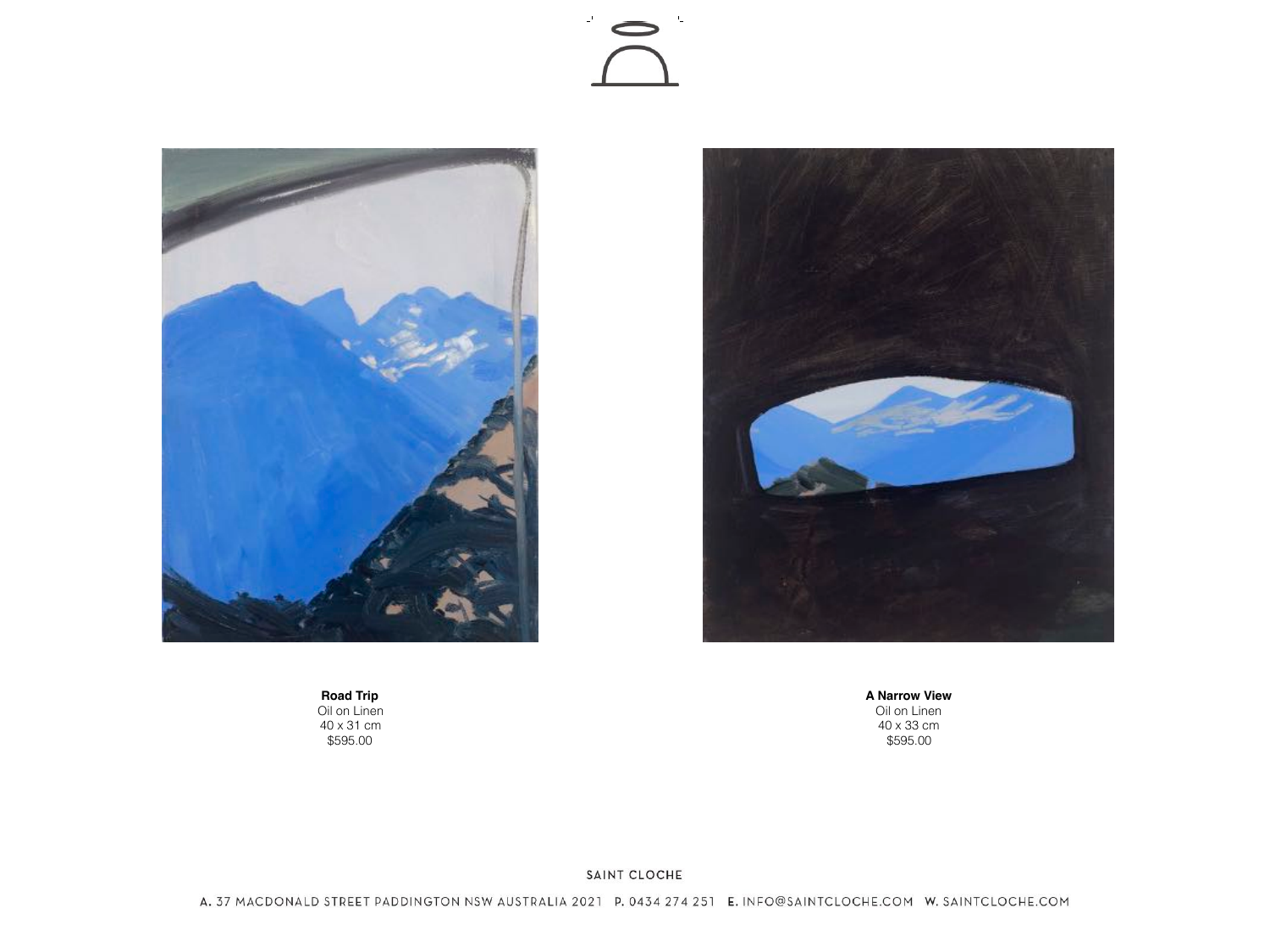#### $\mathbf{r}_\perp$  $\mathbb{R}^1$



**Pink Wall** Oil on Linen 40 x 29.5 cm \$550.00

**Mountain and Sky** Oil on Linen 37 x 27.5 cm \$520.00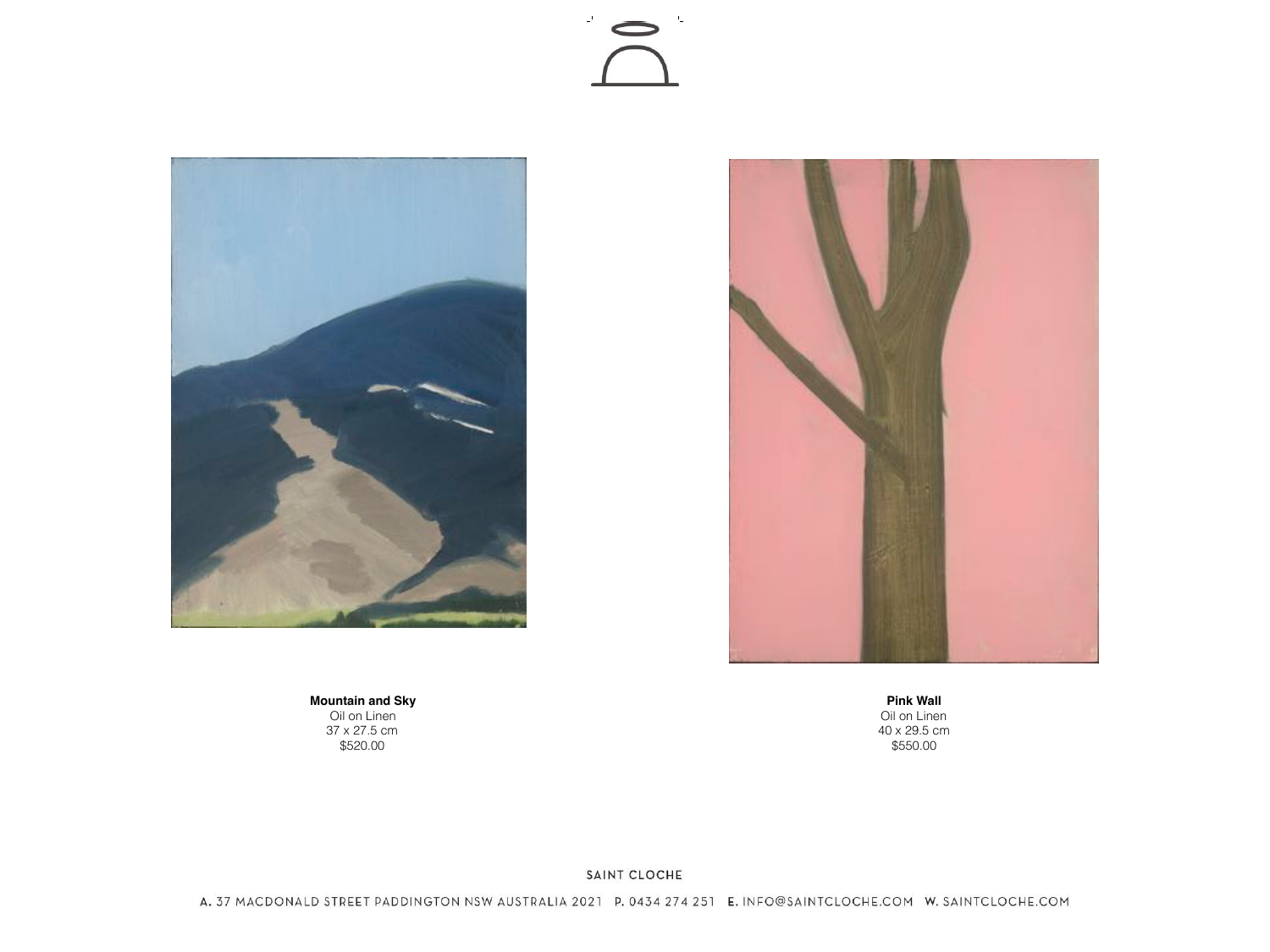#### $\mathcal{I}_\perp$  $\mathbb{R}^1$



Tree, Mountain, Lake<br>Oil on Canvas<br>45 x 40 cm<br>\$650.00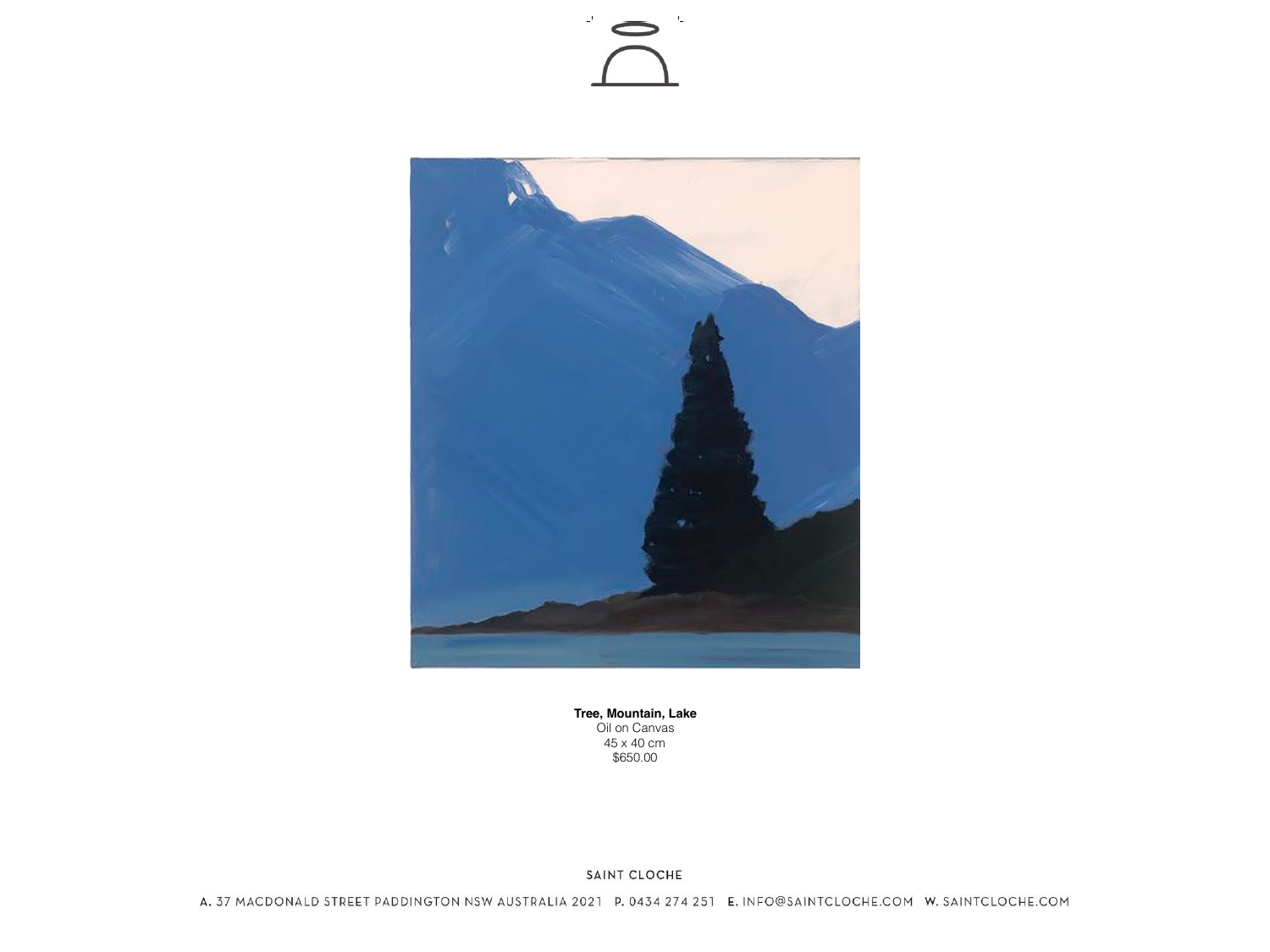



**Sunset and Tree** Oil on Canvas 40.5 x 36 cm \$620.00



**Dappling Gums** Oil on Canvas 41 x 36 cm \$620.00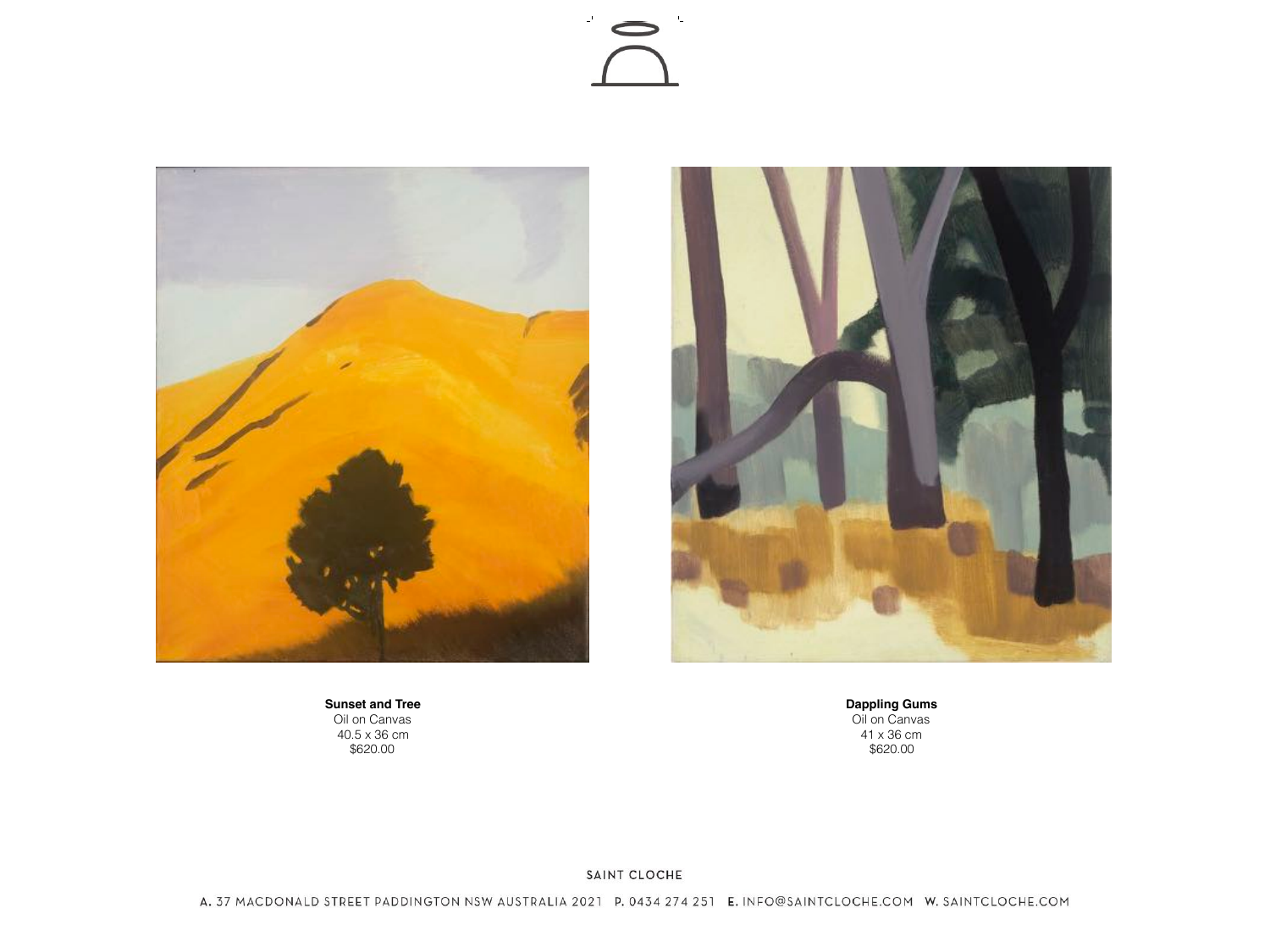## $\mathbf{1}_{\mathbf{m}}$



**Rear View**<br>
Oil on Linen<br>
29 x 41 cm<br>
\$550.00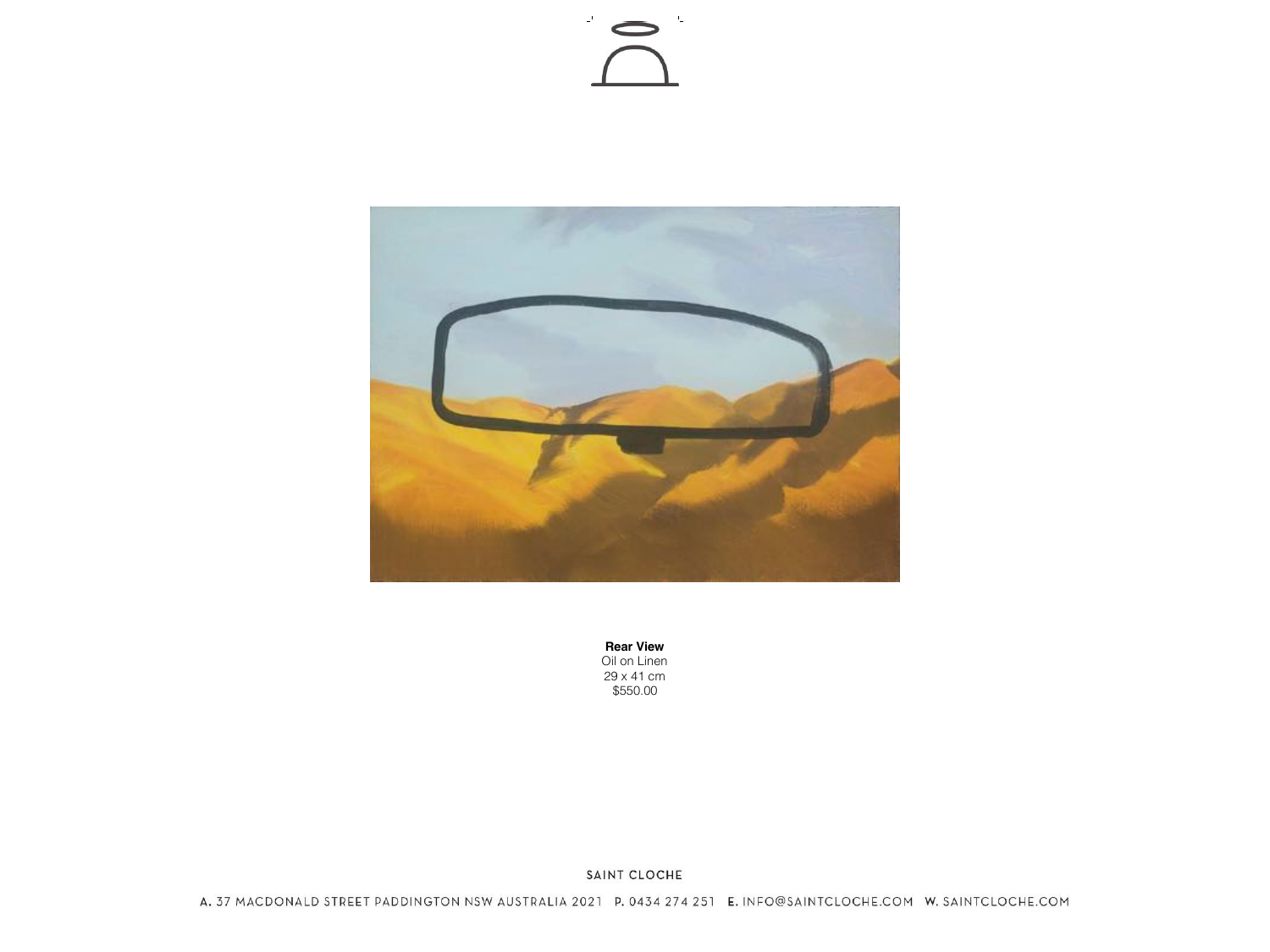



**Morning Silhoutettes**<br>Oil on Canvas<br>46 x 45.5 cm \$680.00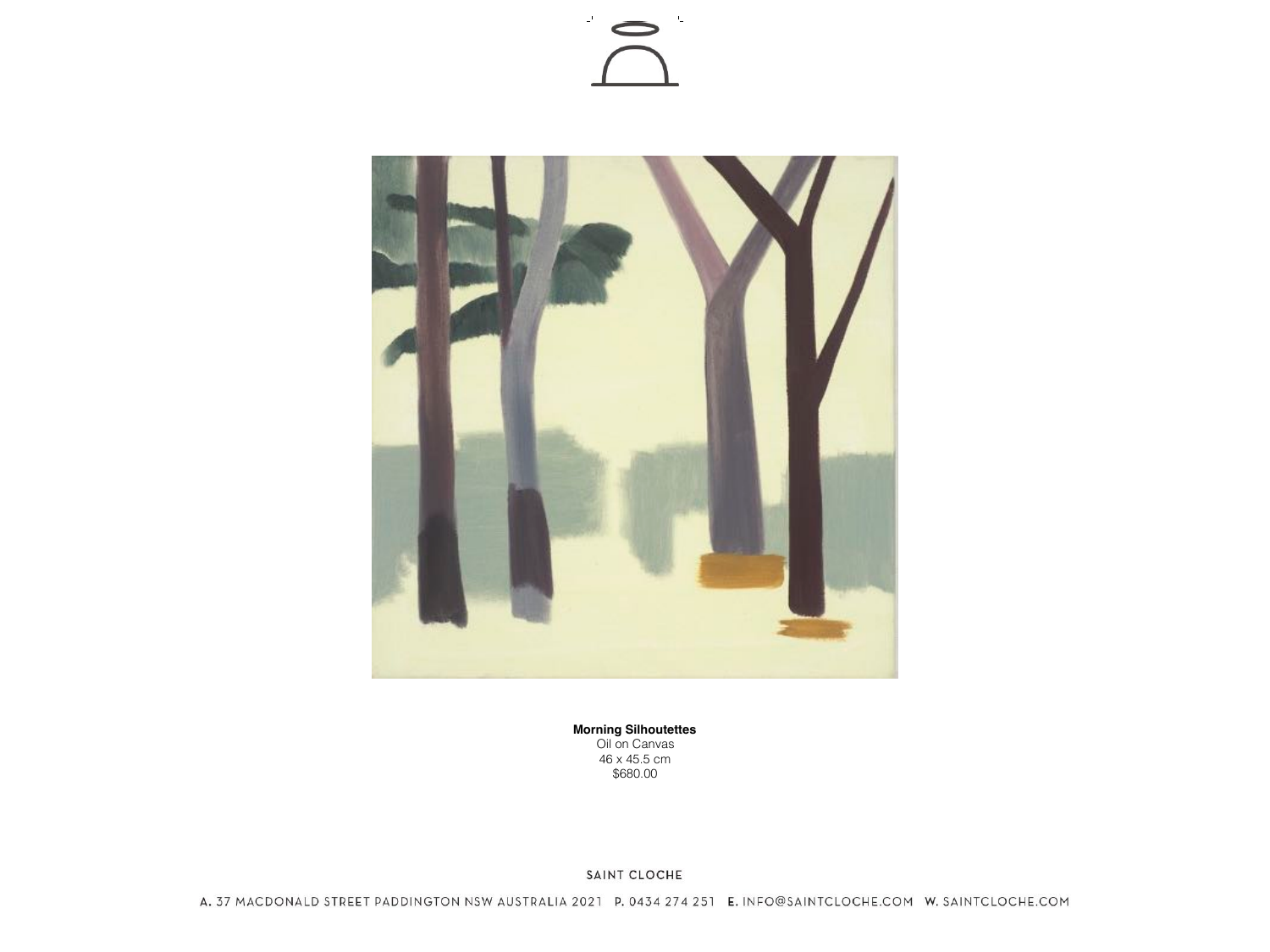## $\mathbb{L}$



**Autumn Street** Oil on Canvas 92 x 69 cm \$1220.00

**Autumn Sky** Oil on Linen 46 x 41 cm \$650.00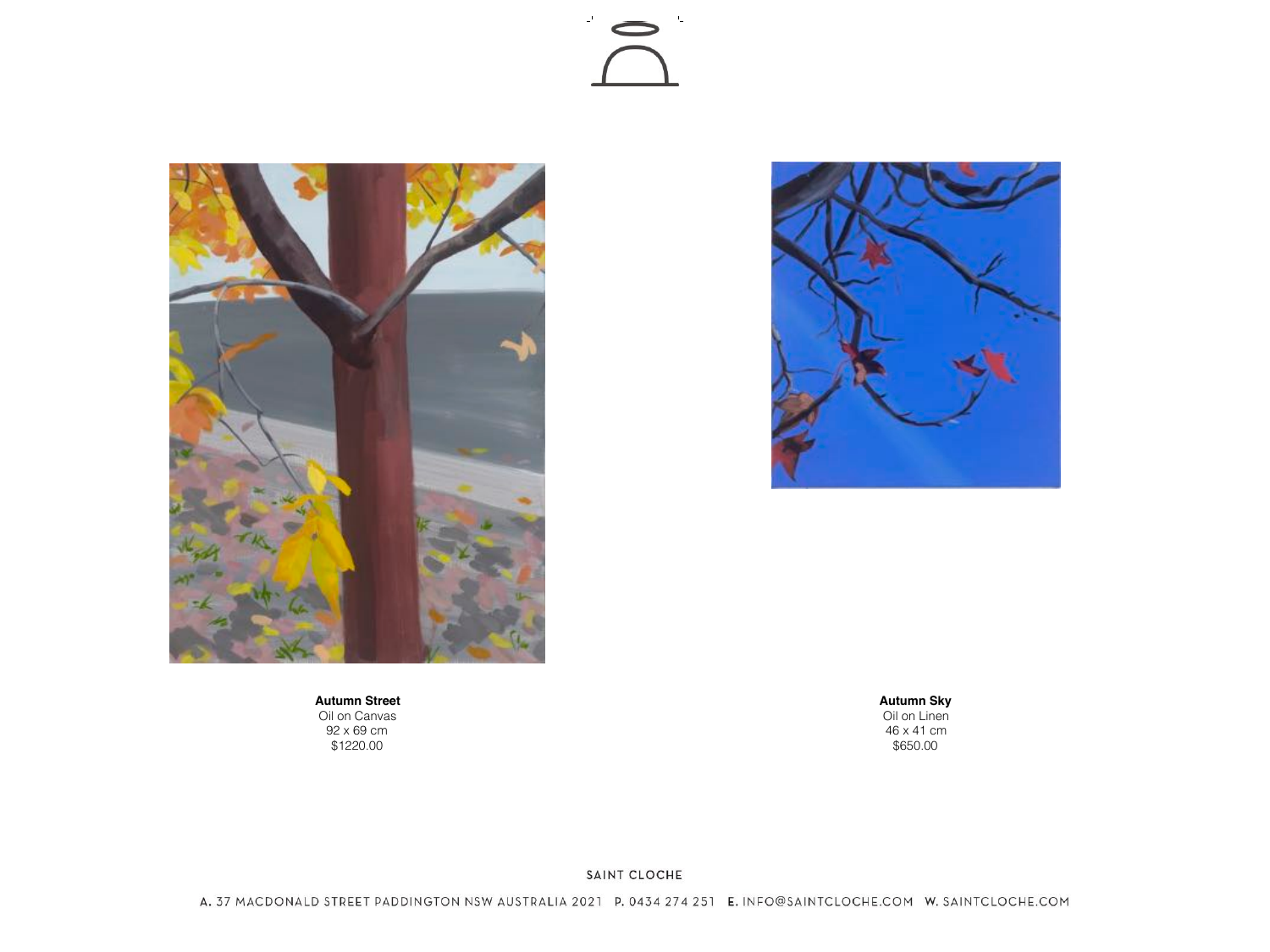





**Golden Mean** Oil on Linen on Board 41 x 31 cm \$595.00

**Vista** Oil on Canvas 40 x 35.5 cm \$620.00

#### SAINT CLOCHE

A. 37 MACDONALD STREET PADDINGTON NSW AUSTRALIA 2021 P. 0434 274 251 E. INFO@SAINTCLOCHE.COM W. SAINTCLOCHE.COM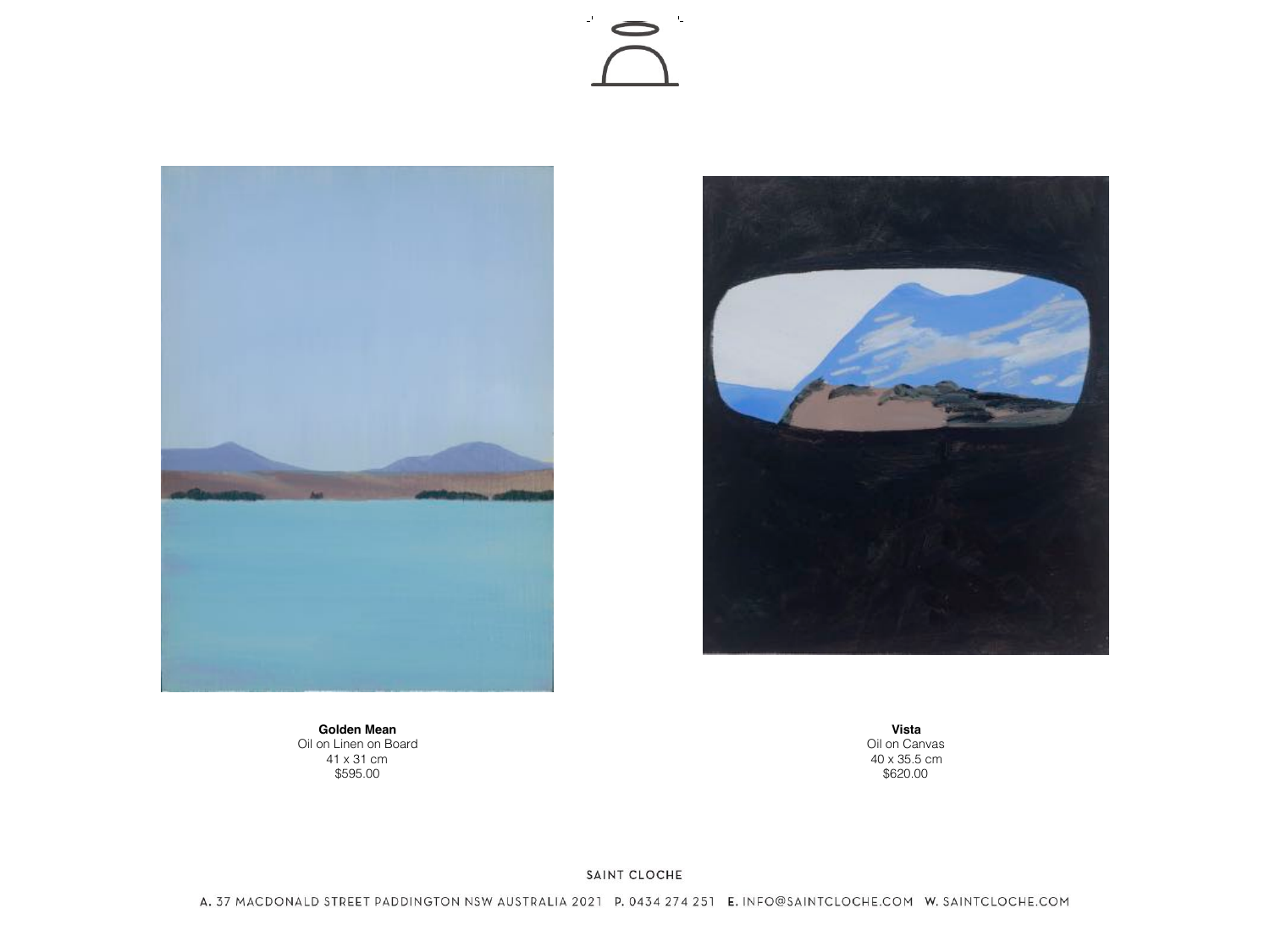# $\mathbf{r}_\perp$





**Green Canopy** Oil on Canvas 66 x 55 cm \$820.00

**Blossom Study**

Oil on Linen 41 x 51 cm \$680.00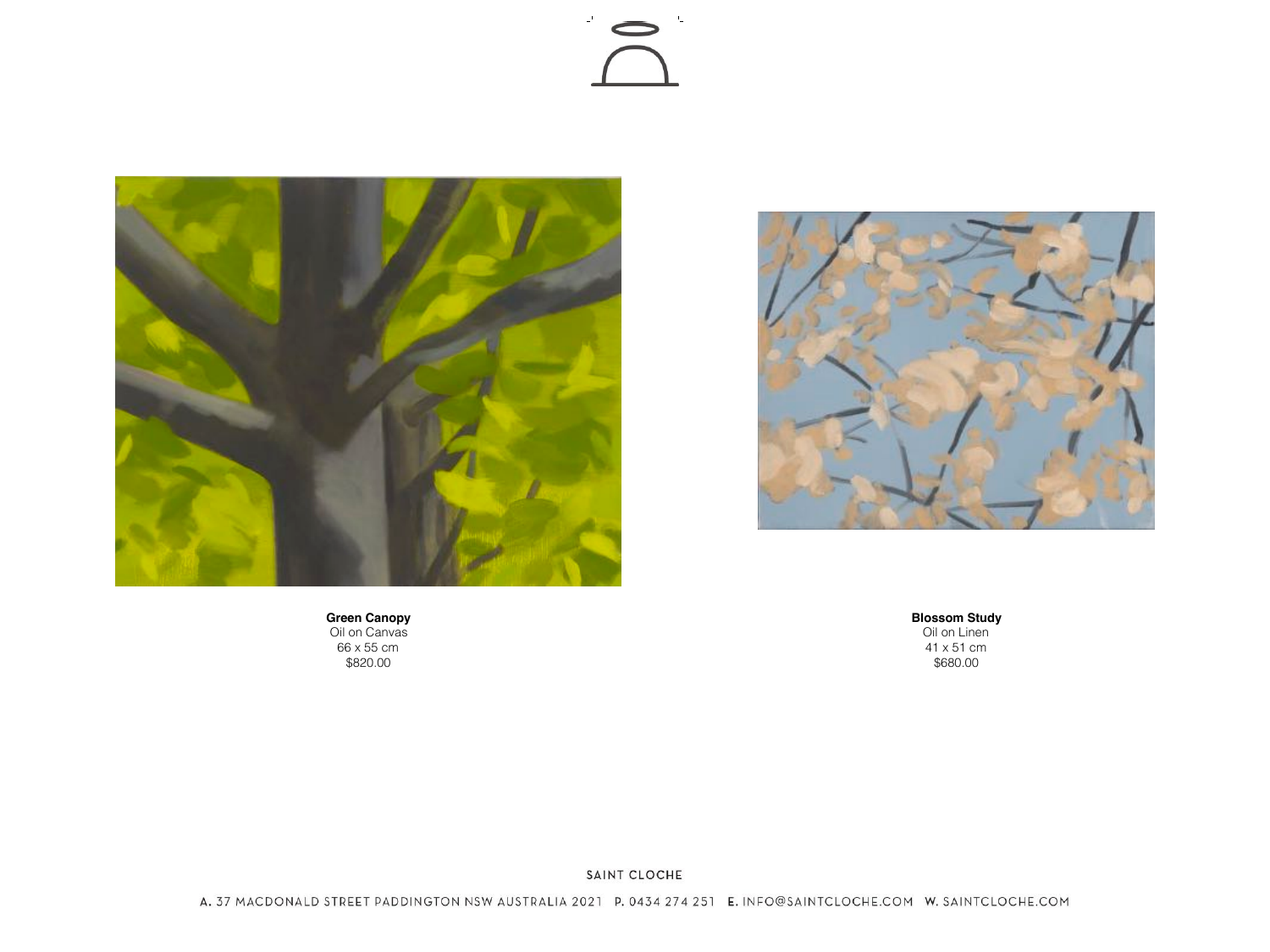



**Spring Avenue** Oil on Canvas 92 x 69 cm \$1220.00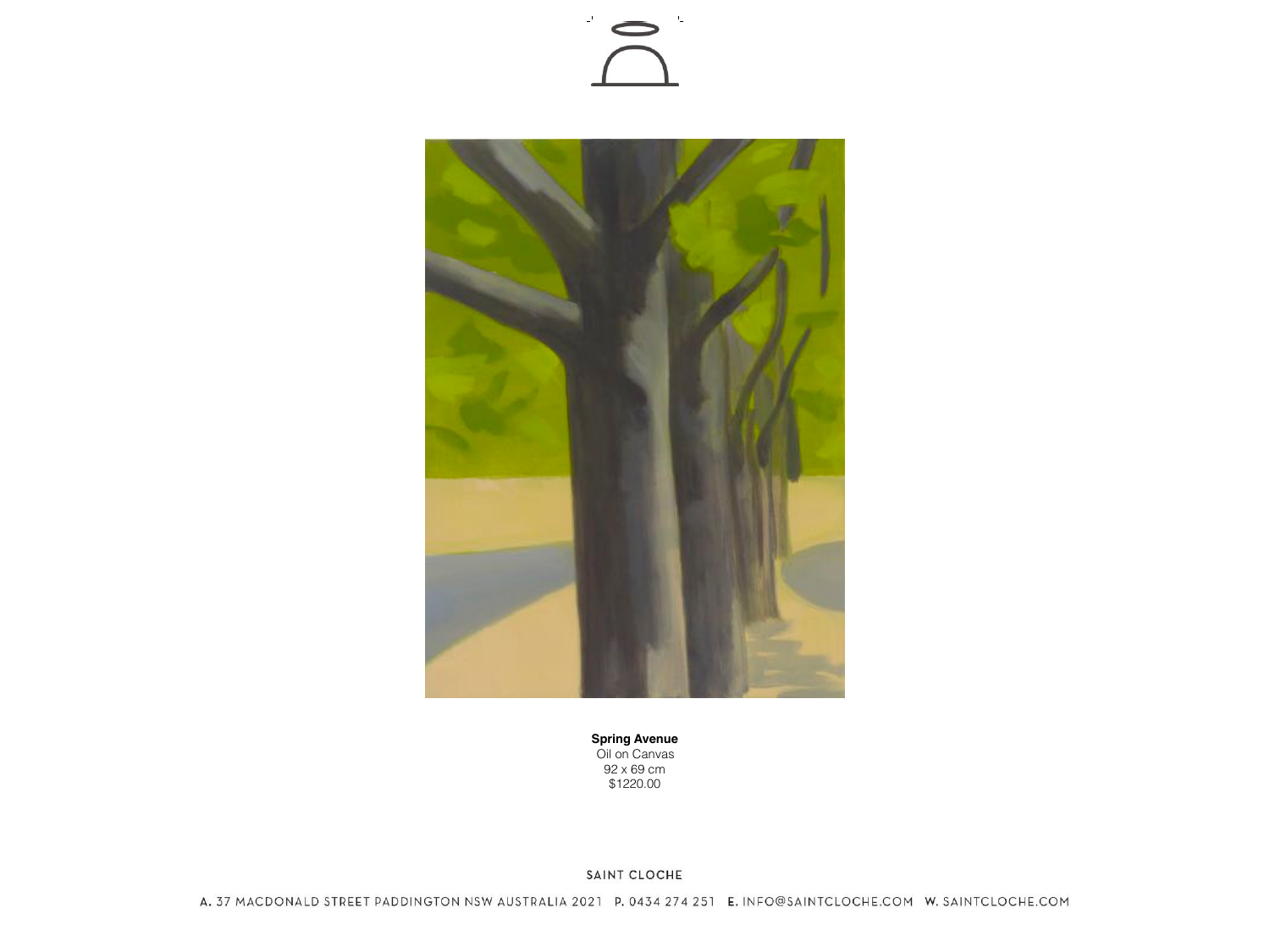





**Twilight Path** Oil on Linen on board 40 x 28 cm \$550.00

**Tree Line** Oil on canvas 38 x 30 cm \$595.00